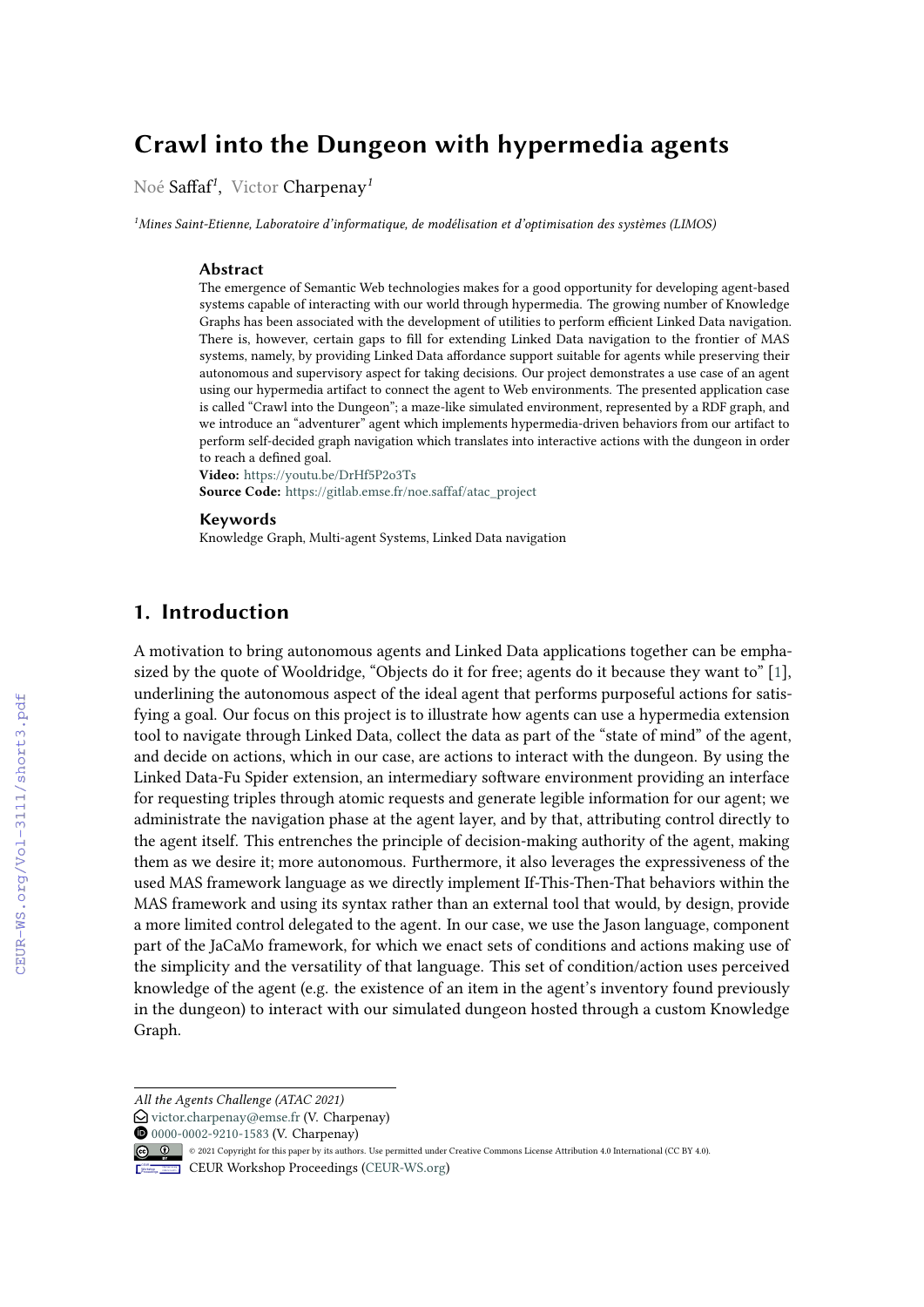### **2. Linked Data-Fu Spider : An artifact for agent navigation**

Hypermedea is a platform designed for programming hypermedia agents with a cross-platform design for multi-agent systems. It includes the Linked Data-Fu Spider extension, an CArtAgO [\[2\]](#page-5-0) artifact providing operations for agents to perform HTTP requests and generates observable properties –states– perceivable for agents. Linked Data-Fu Spider implements Linked Data-Fu's components [\[3\]](#page-5-1) for performing unitary HTTP requests, and providing a usage interface agents can operate with. Additionally, the extension includes reasoning with OWL ontologies which generates more observable states obtained by inference from registered terminology axioms and collected data through navigation.

The JaCaMo [\[4\]](#page-5-2) platform allows to build agents operating with the Belief–Desire–Intention model and capable of using our hypermedia extension to invoke operations and perceive generated observable properties, mapping them as beliefs from an external source. Through logical rules denoted as navigation rules, internal and external beliefs generate new sets of actions to be performed and triggers invokable operations in the usage interface of Linked Data-Fu Spider artifact. This cyclic process allows agent to iteratively perform HTTP requests and collecting data to decide on new actions to perform. Such implementation based after the Agent & Artifact meta-model, provides the benefit of segmenting the decision phase, performed solely by the agent in the agent layer; from the heavy computational data-processing proposed as a service from the artifact that includes –among others– reasoning over ontologies. This allows to the developer to implement navigation rules using directly the syntax of the used MAS platform rather than relying on a external tool. We represent the described architecture model as below  $(1):$  $(1):$ 

<span id="page-1-0"></span>

**Figure 1:** Agent & Artifact Model

At the initiation phase, an agent should indicate the vocabulary used by the environment he desires to interact with. In the case of our dungeon, we provide a custom OWL ontology for the agent to register through the artifact. This includes definition of concepts from our dungeon such as the Room class or the *hasItem* property. Registering an ontology assigns the TBox axioms in the OWL reasoner within the artifact and are conserved for inference processing. Below illustrates a couple of examples on how the artifact converts RDF triples obtained from HTTP responses into structurally valid and reusable observable properties, mapped as beliefs in our JaCaMo framework.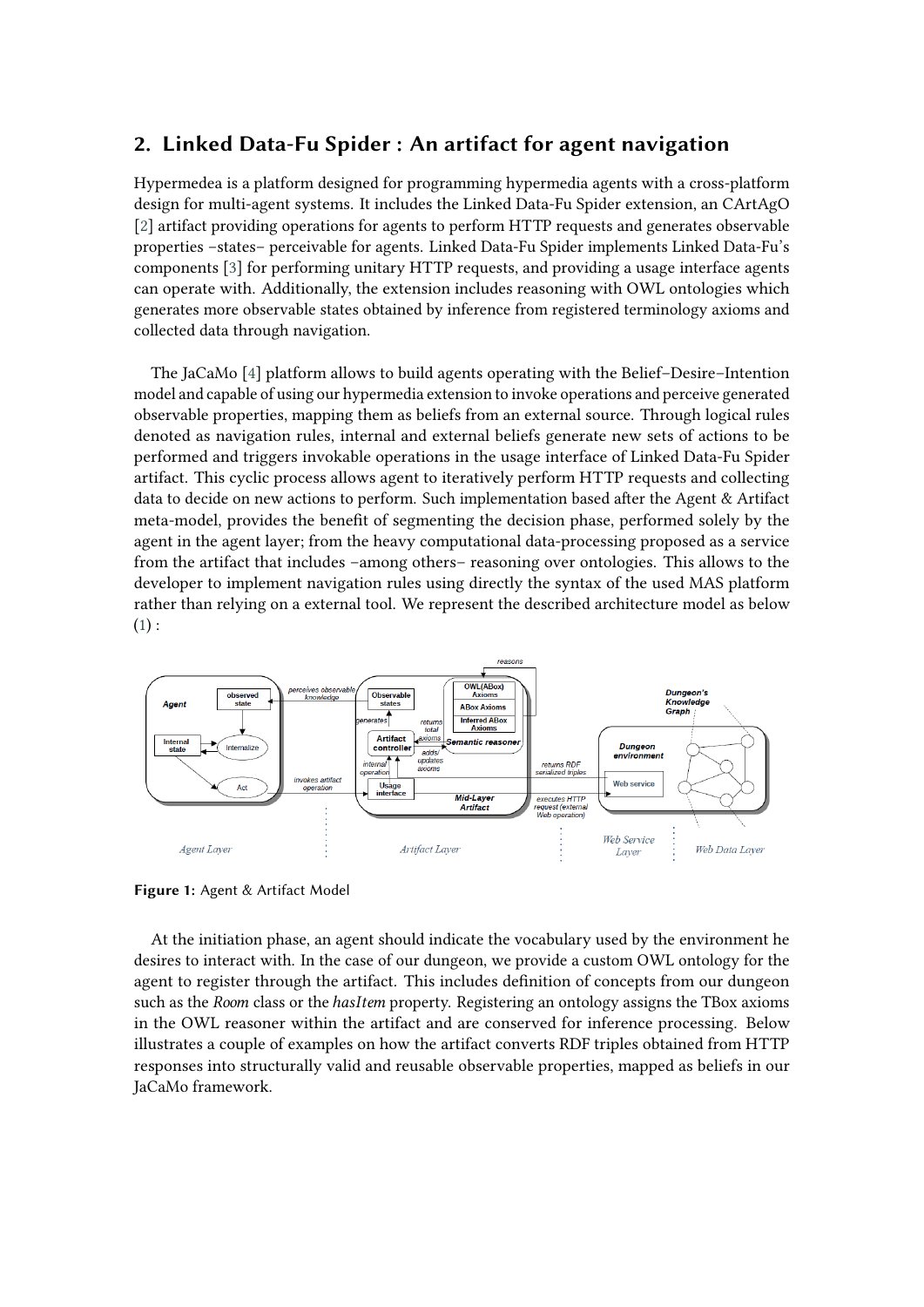| <b>RDF Triple</b>            | <b>Belief in JaCaMo</b>  |
|------------------------------|--------------------------|
| room1 a dg:Room:             | room(room1)              |
| :silverKey a dg:Key          | key(silverKey)           |
| :silverKey a dg:Key          | item(silverKey)          |
| :room1 dg:hasItem :silverKey | hasItem(room1,silverKey) |

A triple representing a class assertion of a room will, as an example, generate a unary observable property. A property will generate a binary observable property (e.g. *hasItem*). Note that, in our ontology of the Dungeon, we define the class  $Key$  as a subclass of *Item*, therefore, if a reasoner is applied to our LDFU-Spider artifact, the produced set of observable properties also includes inferred properties such as an instance of  $Key$  also being an instance of *Item*. We use in our scenario the HermiT OWL reasoner [\[5\]](#page-5-3).

Currently, the main functionalities supported by our artifact can be enumerated as follow:

- Register/Unregister operations to add and modify ontologies for our semantic reasoner
- HTTP operations (GET, POST, PUT, DELETE) for triple acquisition/manipulation from Linked Data platforms, and add new beliefs to the data base RDF triples and unary/binary predicates if the vocabulary has been previously registered
- Operations to insert/remove custom triples
- Reasoning

### **3. The dungeon environment**

To put our software extension for navigating agents into application, and to demonstrate a simple and practical for Linked Data navigation by agent. We introduce the following model : An "adventurer" agent can interact with an external and custom environment; the Dungeon, represented by entities such as rooms, doors and items. Initially, the adventurer starts in a specific room ( $room1$ ) and has to reach a goal room ( $room4$ ). We consider three main entities for our simplified dungeon, which are rooms, doors and keys. We also associate every entity to a URI node providing a unique RDF document describing properties of that entity. A room can contain properties such as *has Item*, linking to other items of the dungeon, or a key can own has Interactible properties referring to doors that can be opened with that key. We propose a schematic representation of our dungeon and its Knowledge Graph implementation [\(2\)](#page-3-0).

To generate this Knowledge Graph on a local server accessible by our agent through the intermediary of the artifact, we use the Linked Data platform Apache Jena Fuseki as an embedded server for our Java project. The root URI of our dungeon is "http://localhost:3030/atacDungeon/". The objective of the agent is to reach a certain goal in the dungeon (a particular room in this implementation). To do so, he is capable of multiple actions, each interacting with its environment. The basic actions implemented as plans in JaCaMo are listed below:

- **investigate :** The agent searches for ITEMs in the room, and will form an HTTP get request to fetch all triples concerning every item present in the room.
- **take(ITEM) :** The agent takes the ITEM passed as parameter from the current room. It will add the item to its own inventory by creating a  $myInventory (ITEM)$  belief.
- **look doors :** The agent looks for doors inside the room, and similarly to investigate, will form a get request to retrieve the according triples.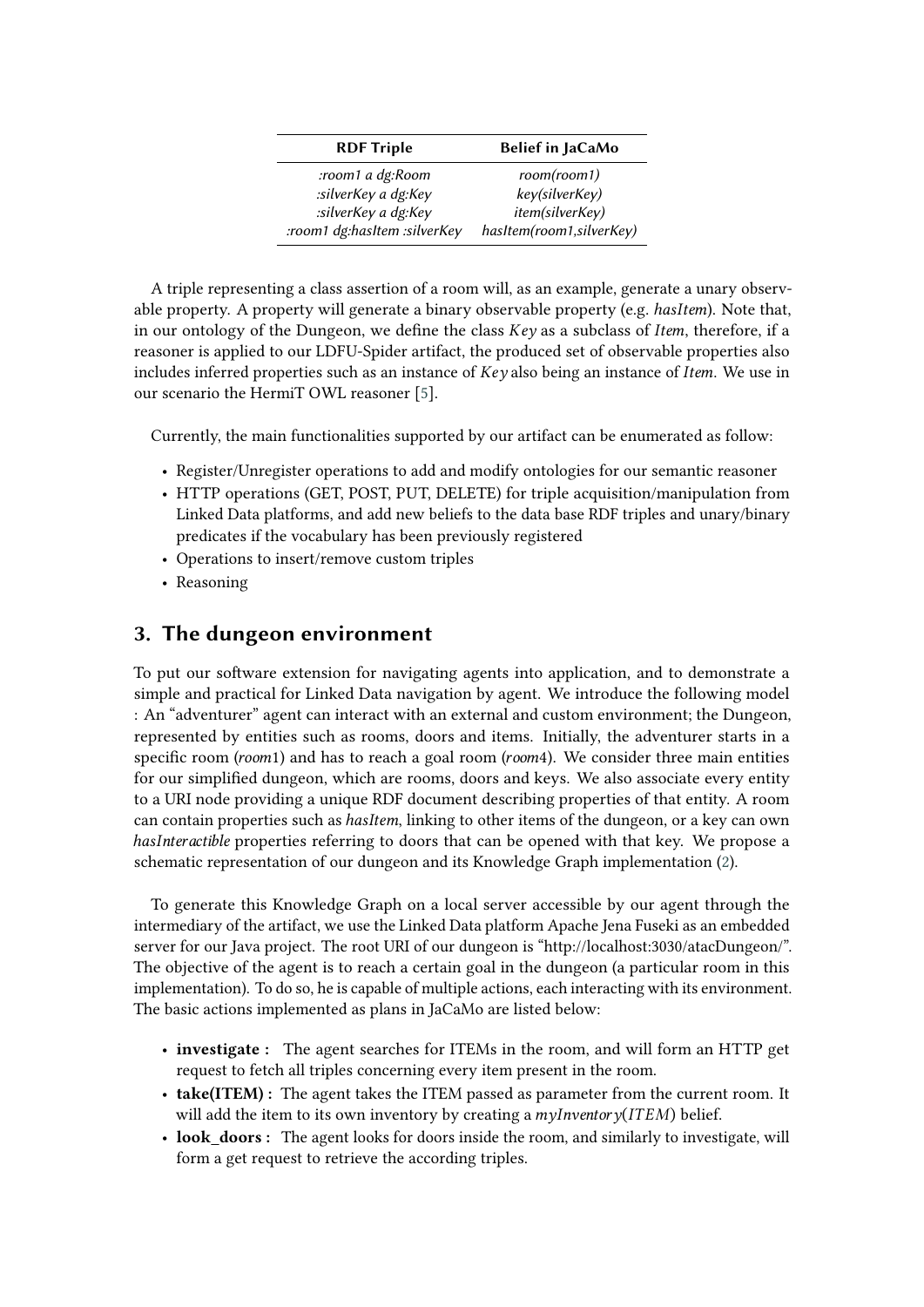<span id="page-3-0"></span>

**Figure 2:** Dungeon representation

• **move(DOOR) :** The agent looks at the restriction of the DOOR in parameter (e.g. a specific key) and check if it has in its inventory the requested item. If so, the agent "moves" by changing in its belief base his current room, and request all triples for the new room.

To understand how such actions are implemented, let us assume our agent is currently in a specific room that we represent as a belief  $currentRoom(C, ROOM)$ , and a GET request associated to the URI of that room has already been performed, generating observable properties about that room. To investigate the room would be for our agent to perform a GET request to any item found in that room using the *hasItem*( $ROOM, ITEM$ ) belief. A simple implementation in JaCaMo can be done as follow [\(3\)](#page-3-1) :

```
+!investigate : currentRoom(C ROOM) <-
for (hasItem(C ROOM, ITEM)){
   get(ITEM);
}.
```
<span id="page-3-1"></span>**Figure 3:** Simple Investigate plan

The adventurer agent is autonomous, on a model-based and with a cyclic implementation. The agent's lifecycle includes an observation phase with a goal verification step to check at each round if the new agent's state meets the goal conditions, and an action phase where different conditions are checked in a listed and preferential order. Only one action is triggered per cycle and other actions are skipped whenever one above on the list is executed [\(4\)](#page-4-0).

Through the simple and reusable structure of the generated observable properties, it gives flexibility to the user to define their own rules based on the MAS framework they use, which in our case, is JaCaMo. The JaCaMo syntax offers possibilities to defines conditions with negation, logical or even relational operators with simplicity. Additionally, conditions can be generic by considering more high-level abstraction beliefs such as  $item(KEY)$  rather than low-level beliefs like  $key(KEY)$  as an incidence of the artifact's reasoning functionality. Combined, these elements allow to write versatile rules close to the developer's intention, and that our adventurer agent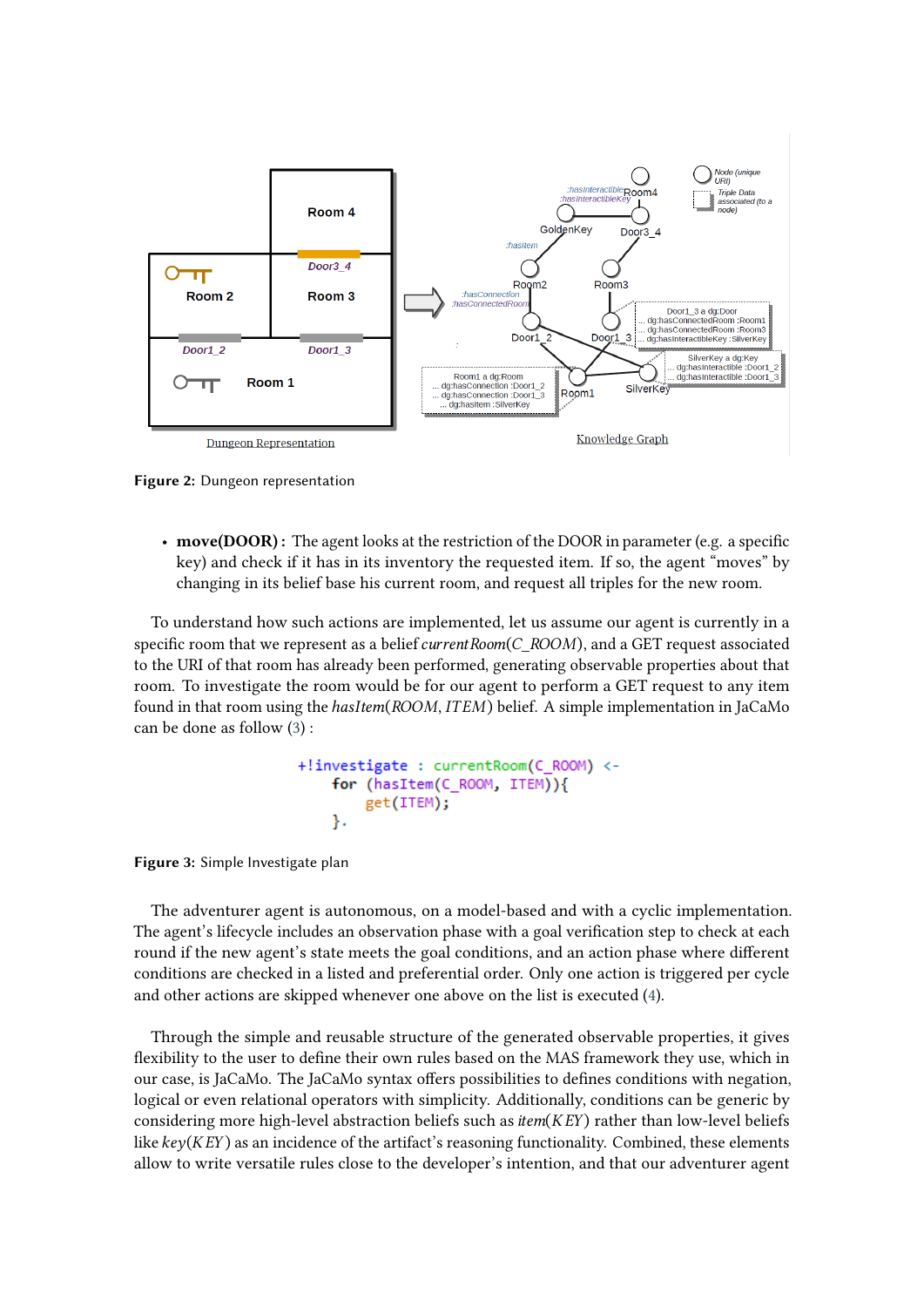<span id="page-4-0"></span>

**Figure 4:** Adventurer agent's life-cycle

implementation may take more advantage of. For instance, extended scenarios may consider elements such as quantifiable or boolean attributes to develop more sophisticated conditions such as :

 $\mathbf{if}$  (isPoisoned(BOOL) & BOOL & characterHP(HP) & roomHPRestriction(ROOM, HP MIN)  $\&$  HP > HP MIN) **do** {  $get($  ROOM) }

The above condition stipulates some condition which infers internal information such as the navigating agent's HP to collected information such as HP restrictions about a specific room.

## **4. To expand the project**

As we have proved through our scenario a simple example on how agents may access to Linked Data and adapting its behavior based on the received information by implementing simple and intuitive rules for navigation, our project aims to encourage future MAS developers to consider agents for tasks on Open Linked Data through the usage of a hypermedia service. Here, we presented an overture on how agents can accomplish bounded navigation, efficiently restricting the number of requests to external Web resources through the decision of a unique action, this, by implementing accessible, intuitive and succinct conditions with possible reusability over multiple MAS frameworks.

## **5. Acknowledgments**

This work was partially funded by the ANR/SNF project HyperAgents (grant no. ANR-19-CE23- 0030).

## **References**

[1] M. Wooldridge, An introduction to multiagent systems, John wiley & sons, 2009.